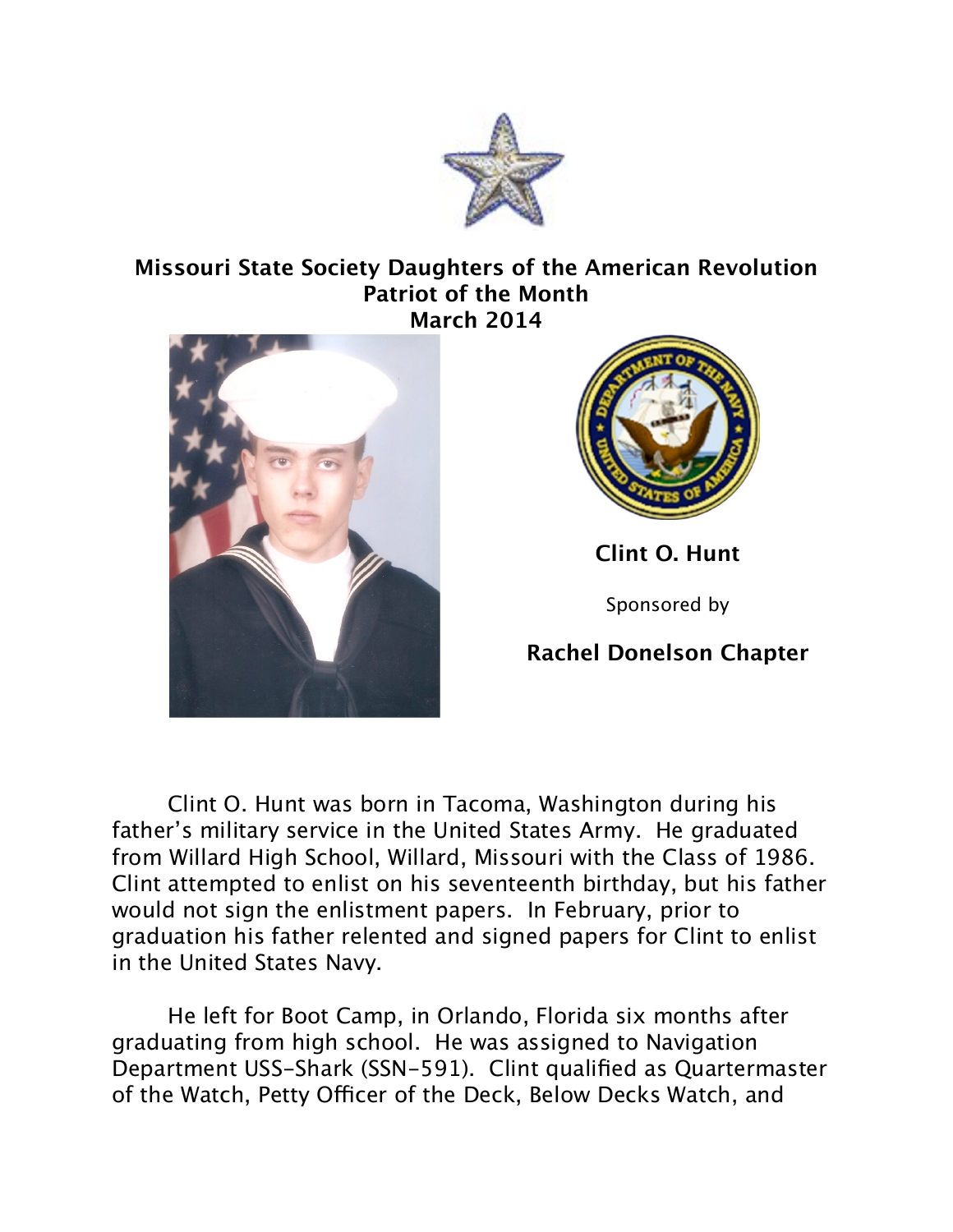other watch stations. He was promoted to Inport Duty Section Leader. While in Orlando, he went to the Quartermaster "A" School, graduating top of class, then attended Basic Enlisted Submarine School in Groton, CT, and Navy Firefighting School, Treasure Island, CA.

While serving in the Navy he became a "Shellback" in 1988 achieved by crossing the Equator and in 1989 became a member of the Order of the Ditch when he transited the Panama Canal. While serving on the Shark sound efects and a hazardous drill were completed to be used in the movie "The Hunt for Red October." During this time Clint escorted a guy around with a big fuzzy microphone. He relates you can hear him and another guy talking if you know what to listen for but you could hear his Lieutenant clear as a bell!

Medals and Awards Clint earned are the Submarine Warfare Insignia (USS Shark SSN-591), Marksmanship Medal Pistol (Expert), Good Conduct Medal, Sea Service Deployment Ribbon, and a CO Letter of Commendation. Clint was discharged as Petty Officer Second Class, QM2 (SS)

During civilian life Clint attended a couple of years of college, worked for his father, then was hired onto the Springfield MO Fire Department and has been with the department for eighteen years. He has been promoted to the rank of Rescue Specialist and is a member of the Technical Rescue Team, Lead Rope Rescue Instructor for the SFD, and is past Shift Water Rescue Team Leader. In 2011 Clint received the 'Everyday Hero Award' presented by the City of Springfield for above and beyond the call of duty rescuing an individual trapped underground in a sewer system.

Clint married Carla Fear in 1993 and they have three children Katherine, Joshua, and Abigail. They are members of Redeemer Lutheran Church. Clint's mother is Patricia Dickens, Regent for the Rachel Donelson Chapter and State Chairman for DAR Service for Veterans. Clint has given ten years of service to the Boy Scouts of America as Den Leader, Cubmaster, and Scoutmaster. He is Wood